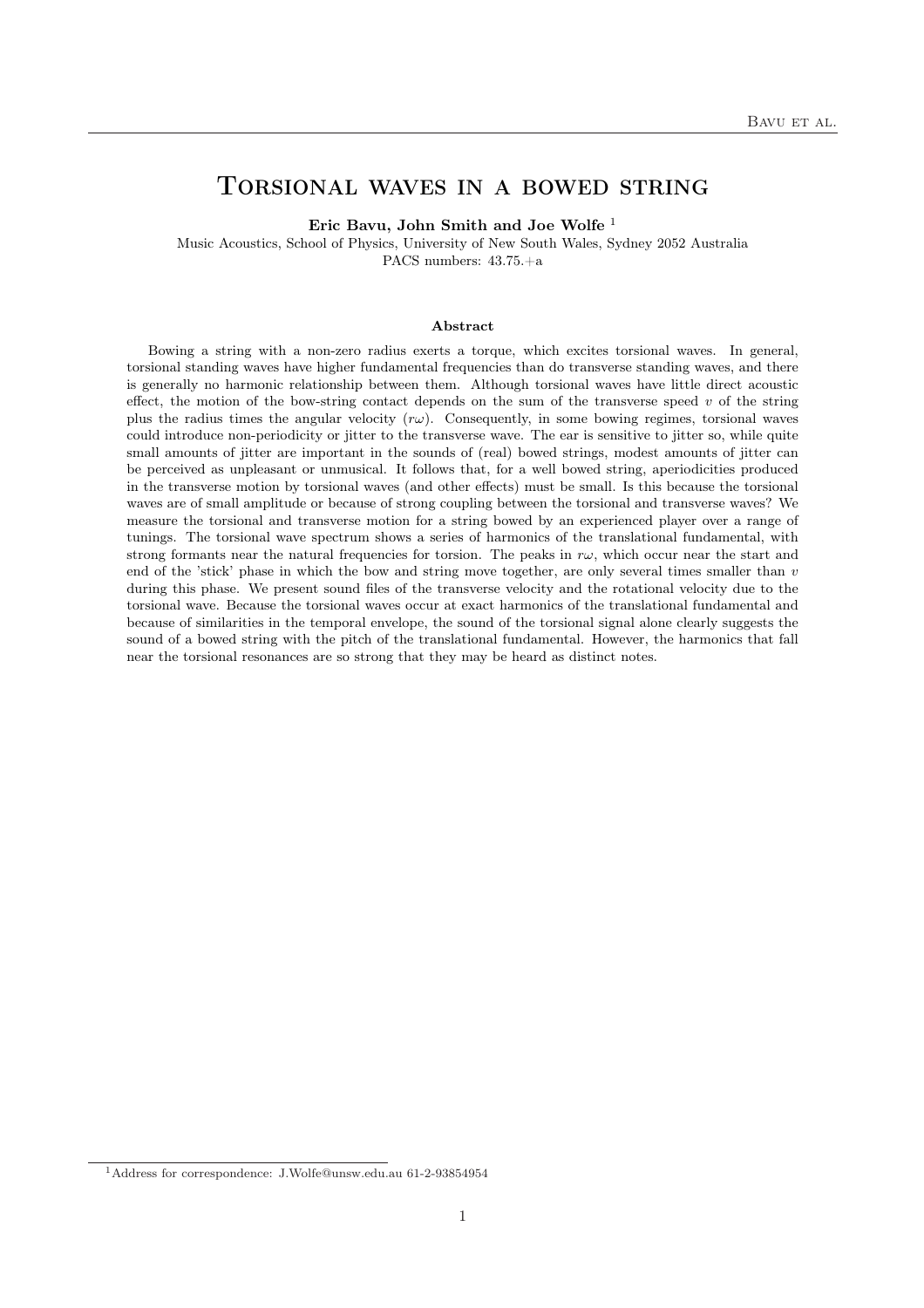# Contents

Introduction 2

- 1 Materials and Methods 4
- 2 Results and discussion 5

# List of Figures

| $\mathbf{1}$ | In ideal Helmholtz motion, the corner between two straight segments of a string (length $L$ ) traces two               |     |
|--------------|------------------------------------------------------------------------------------------------------------------------|-----|
|              | parabolæ in one period T. v is the translational speed of the string, $\omega$ is the angular velocity due to the      |     |
|              |                                                                                                                        | -3  |
| 2            | A sketch of the sensors mounted on the string. The sizes of the sensor wires have been magnified for                   |     |
|              | clarity. The magnetic field is vertical so that the flux through the coil is zero when the string is at rest           | 5   |
| 3            | Time (left) and frequency domain (right) measurements of the translational (upper) and torsional velocity              |     |
|              | of the string, measured simultaneously on the string at point $\frac{L}{5}$ . The string was bowed at $\frac{L}{6}$    | - 6 |
| 4            | The string was bowed at $\frac{L}{13}$ . The translational and torsional waves were measured simultaneously on         |     |
|              | the string at point $\frac{L}{5}$ . The string was tuned so that the translational fundamental was 40 Hz. At this      |     |
|              | tension, the frequencies of the first two torsional resonances, measured in a separate experiment, were                |     |
|              |                                                                                                                        | 7   |
| 5            | As in Figure 4, the string was bowed at $\frac{L}{13}$ and the translational and torsional waves were measured         |     |
|              | simultaneously on the string at point $\frac{L}{5}$ . In this case, however, the string was tuned so that the transla- |     |
|              | tional fundamental was 50 Hz. At this tension, the first two torsional resonances were at $222 \pm 2$ Hz and           |     |
|              | $438 + 3$ Hz.                                                                                                          |     |
|              |                                                                                                                        |     |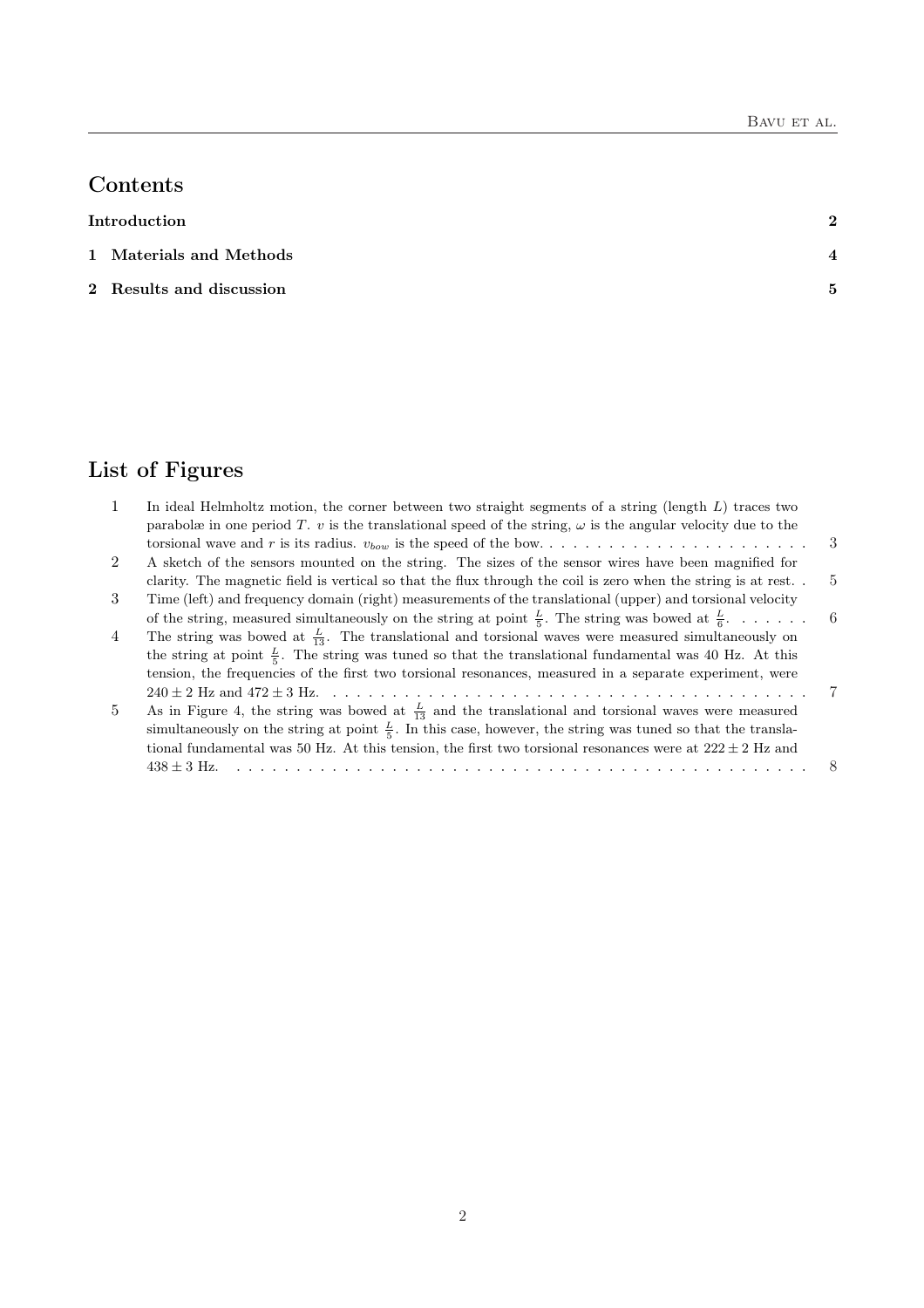## Introduction

In one of the most important books ever published in music acoustics, Helmholtz [1] described what is now known as Helmholtz motion: the steady state motion of an idealised, one-dimensional, bowed string. Many of the studies of the bowed string since that of Helmholtz have studied departures from or complications to Helmholtz motion [2-11]. One consequence of the finite radius of the string is that the bow, which acts at the surface of the string and not at its centre, exerts a torque that produces torsional waves. The relationship between translational and torsional waves in the bowed string is the subject of the present study.

Waves approximating Helmholtz motion may be produced in a string by a bow to whose hairs rosin has been applied. Because of the rosin, the static friction between the string and bow may, during transients, be considerably greater than the kinetic friction. Figure 1 shows the motion schematically for a string bowed at a point  $\frac{1}{\beta}$  from one end, where  $\beta > 1$ . If the period is T, static friction maintains contact between the string and the bow for a time  $T \times (1 - \frac{1}{\beta})$  (the stick phase), and the string slides rapidly past the string in the opposite direction for a time  $\frac{T}{\beta}$  (the slip phase). For a string of finite radius, the speed of the point of contact on the surface of the string is the combination  $v + r\omega$  of the translational speed v and the angular velocity  $\omega$  due to the torsional wave, where  $r$  is the radius of the string.



Figure 1: In ideal Helmholtz motion, the corner between two straight segments of a string (length L) traces two parabolæ in one period T. v is the translational speed of the string,  $\omega$ is the angular velocity due to the torsional wave and  $r$  is its radius.  $v_{bow}$  is the speed of the bow.

The fundamental frequencies of torsional waves in string instruments are rather higher than those of the translational waves. The speed of translational waves (and therefore the frequency) is proportional to the square root of the tension in the string: this dependence is used to tune strings. The speed of torsional waves depends on the square root of the ratio of torsional stiffness to moment of inertia, and depends only weakly on the tension [12]. An important consequence of this different dependence on tensions is that there is, in general, no harmonic relation between waves of the two types. Gillan and Elliot [13] studied torsional standing waves in strings using small coils attached to the string both for excitation and measurement of the waves. They showed that the ratio of the fundamental frequency of the torsional waves to that of the translational waves varied among strings of different pitch and of different manufacture.

The direct acoustic effect of torsional waves is small, because the torques that they exert on the bridge are small compared with those exerted by the translational waves. Nevertheless, as discussed above, the torsional waves could, in principle, have an important effect on the sound produced because they affect the motion of the contact point between bow and string. If the waves were in linear superposition, then one might expect that the varying relative phase between v and  $\omega$ , and therefore that the variation from cycle to cycle in the value of  $v + r\omega$ , would lead to aperiodicity or jitter in the stick-slip motion.

A number of other effects give rise to small amounts of variation from one cycle to another, including those due to variations in the friction conditions and to the dynamics of the bow itself [7,8,11]. Human hearing is very sensitive to jitter [14], so even very small amounts are noticed, and they contribute to the sound of a real string instrument, as distinct from that made by a crude synthesiser. However, variations of a few percent would produce an unmusical sound. This is clearly not the case in a string bowed by an experienced player, who can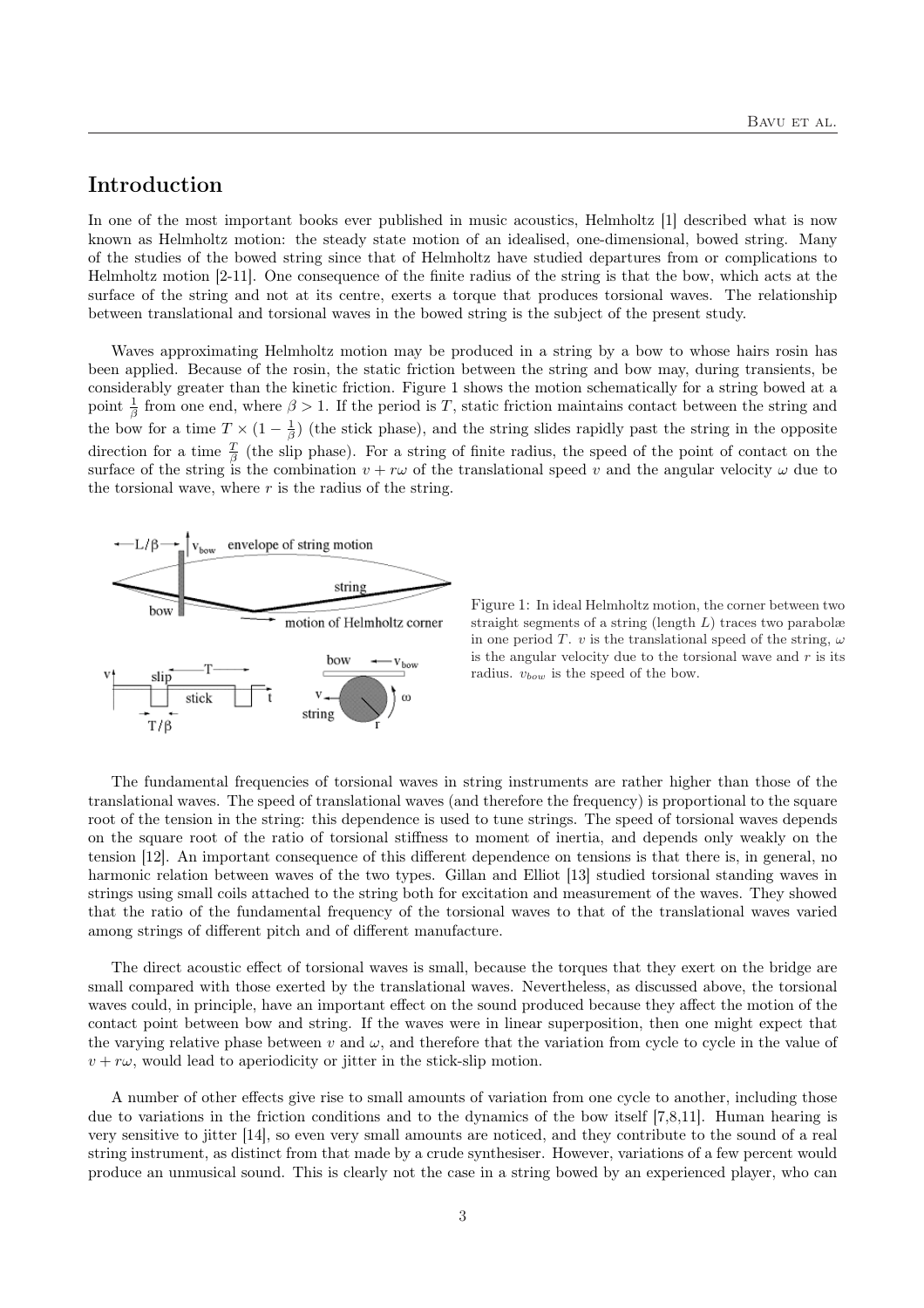reliably produce conditions that give rise to almost completely periodic, self-sustained oscillations. How is this achieved? Are the torsional waves small so that  $r\omega \ll v$ ? Or are the torsional waves excited only at harmonics of the translational fundamental?

Torsional waves have been discussed by several authors [4,5,6,12], Woodhouse and Loach [12] measured their damping and their variation with string tension and Woodhouse et al. [11] discuss the effects of torsion in a study in which they determined the force at the bridge. The object of the present study is to measure the torsional and translational waves in a bowed string while it is being played, and to compare their amplitudes and phases. It aims to answer the questions: How large are the torsional waves produced during playing? and How are their frequencies related to those of the translational motion?

### 1 Materials and Methods

A string with high mass per unit length was chosen so that the mass of the sensors produced relatively little perturbation. The study was conducted using a string designed to play E1 (41 Hz) on a bass guitar. It was steel cored, with three steel windings. Its mass per unit length was 20 g.m<sup>−</sup><sup>1</sup> . Using a bass guitar machine head, it was stretched between two heavy, rigid 'bridges' , each consisting of a metal plate mounted on a hardwood block. The bridges were bolted to a brass frame mounted directly on a laboratory bench. The bridge separation was  $L = 750$  mm. The tension was varied between experiments so that the transverse frequency took 13 different values over the range 30 to 60 Hz. The string has a flexural rigidity of 1.5 mN.m<sup>2</sup>, measured for static loads. (The flexural rigidity may increase with frequency [5].) Its torsional stiffness, measured in situ on the monochord at normal tension using a torsional pendulum, was  $3.1 \text{ mN} \cdot \text{m}^2$ .

A permanent magnet, of field strength 80 mT and approximately in the shape of a letter C, was used to produce the magnetic field, which was measured with a Hall probe mounted on a micro-manipulator. The pole pieces of the magnet were shaped by adding a series of rings whose thicknesses, inner and outer diameters and position were chosen empirically, by a process of iteration, to produce a region of homogeneous magnetic field. In the plane of symmetry between the poles, at right angles to the field, this process produced a region in which the field varied by less than  $\pm 1\%$  over a circular region with radius 14 mm. The magnet was placed so that the bowed string passed through the centre of this region, and the direction of bowing was chosen to produce translational motion in this plane.

The position of the motion sensor is a compromise: if it is at a position  $\frac{L}{n}$  from one bridge, where n and m are positive integers, then the  $(n,m)^{th}$  harmonics are absent. So n should ideally be large. However, large n means small amplitudes of both translational and torsional waves, and therefore an inferior signal:noise ratio. For thus study,  $n = 5$ .

To measure the translational motion, two segments of insulated copper wire, of length 12 mm and diameter 100  $\mu$ m, were attached above and below the string as shown in Figure 2. At each end, these wires were bent into semicircular loops oriented so that the plane of the loop had no magnetic flux. The other ends of the loops were connected to preamplifiers. The average of the emfs produced by these two circuits is assumed to be proportional to the translational velocity of the string. The sum of the emfs in series was recorded on one channel of a digital oscilloscope at a sampling rate of 10 kHz and thence transferred as data to a computer. The relationship between this signal and the translational velocity was determined experimentally by driving the string with an electromagnetic shaker with an accelerometer head.

In principle, the difference between the emfs of the two wires mentioned above would, in the small angle approximation, be proportional to the torsional emf. However, the signal:noise ratio of this signal was inadequate. Consequently, a coil of 10 turns, 12 mm long and 2 mm wide, made of insulated copper wire of 50  $\mu$ m diameter, was attached to the string and oriented so that its magnetic flux was zero when the string was in mechanical equilibrium. The wires connecting the coil to another preamplifier were twisted, to reduce stray flux, and bent in a loop to minimise the force exerted on the string. The signal from this coil was recorded on the other channel of the oscilloscope and thence transferred to the computer. The flux linkage of this coil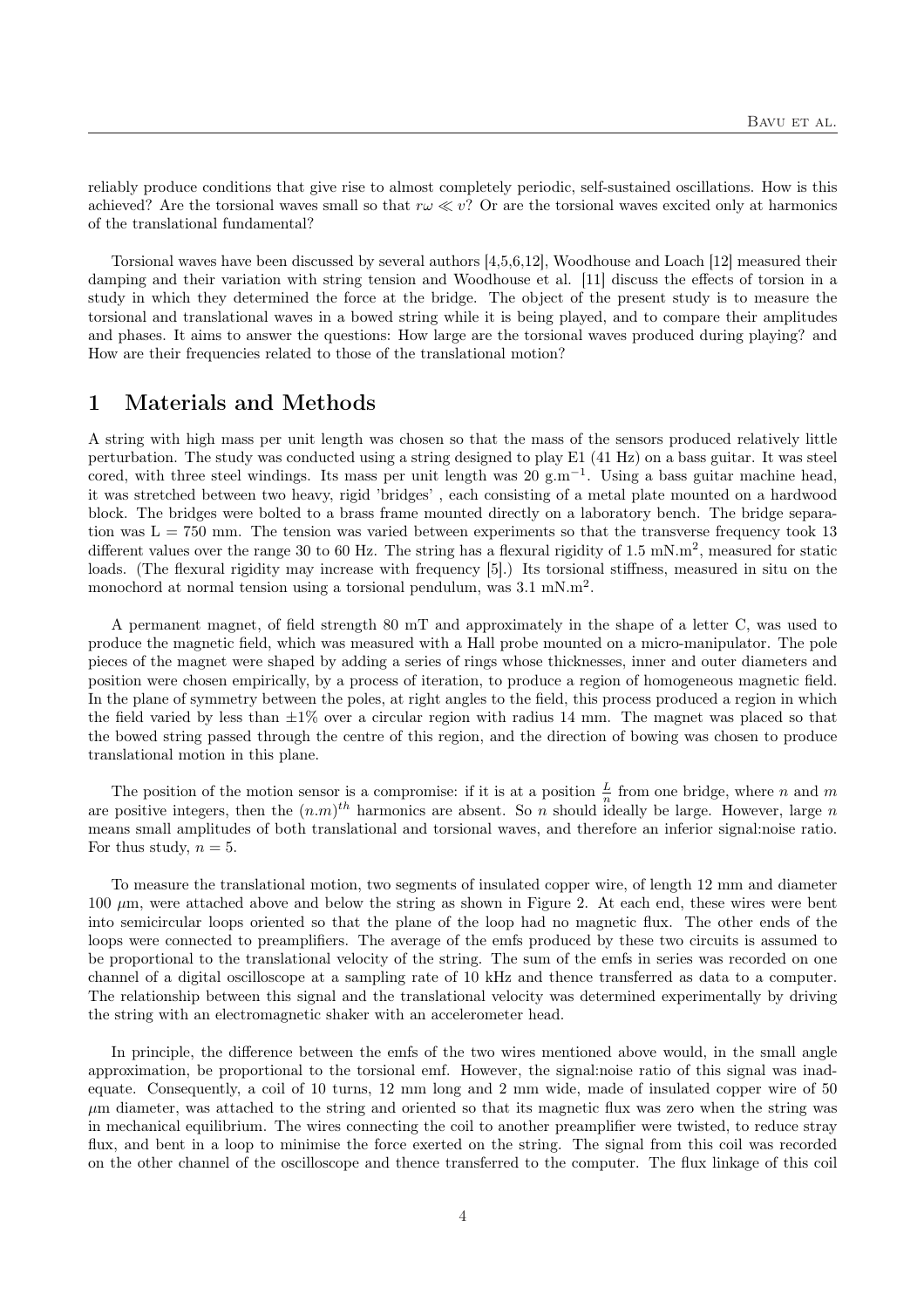

Figure 2: A sketch of the sensors mounted on the string. The sizes of the sensor wires have been magnified for clarity. The magnetic field is vertical so that the flux through the coil is zero when the string is at rest.

and hence the relationship between the signal and the angular velocity  $\omega$  — was measured by generating an oscillating field of known magnitude and frequency with a large coil. Fourier transforms were made using a Hann window.

The sensors were attached to the string with mylar tape. The total mass of the sensors was 20 mg, which is equivalent to the mass of a 1 mm length of the string. The force required to deform the connecting loops was orders of magnitude less than that required to displace the string laterally by the same distance, which was estimated by pushing them with a finger.

The fundamental frequency of the torsional motion, in the absence of a bow, was measured in a separate experiment using a method adapted from that of Gillan and Elliot [12]. A driving coil (20 turns of 200  $\mu$ m wire) was attached to the coil 15 mm from one end, and driven with an  $AC$  current in the field of a permanent magnet. A sensing coil, 10 turns of 100  $\mu$ m wire was attached 25 mm from the opposite end, in the field of another magnet. The frequency of the driving coil was varied to obtain a maximum in the signal of the sensing coil.

The Q of the fundamental resonances for translational and torsional standing waves was measured by giving the string respectively a translational and a rotational displacement at the bowing point and measuring the signals (low pass filtered to remove higher harmonics) as a function of time to obtain the decay time. The Q of translational standing wave fundamental of the E string on a double bass was measured (in situ) in a similar fashion.

The monochord string was bowed with a violin bow, chosen because it was less wide than a bass bow, and because the bowing position could therefore be specified more precisely. The bowing position, at a distance fracLbeta from one bridge, was varied between the sensor and the closer bridge over the range  $\beta = 6$  to 15, the first limit being the minimum possible distance between the bow and the sensor with this apparatus. The string was bowed in a horizontal direction, at right angles to the string. For the measurements shown here, it was bowed by the first author E.B., who had 17 years of experience playing violin. It was also bowed by three experienced bass players, according to whom, it was no more difficult to bow than a normal E string on a bass. For comparison, it was also bowed by people with little experience in bowing a string instrument (data not shown).

### 2 Results and discussion

For a translational wave on this string on a monochord, the characteristic decay time was typically 7.5 s. This corresponds to a Q value of typically 900. This value is rather higher than the value for a string on a double bass, because on the latter the bridge is less rigid and thus more energy is extracted from each cycle to drive the soundboard. For the E string on a double bass, the decay time was 0.45 s, corresponding to a Q of 57. For the torsional wave on the string on the monochord, the Q was 17.

Figures 3, 4, and 5 show the translational and torsional waves produced when the string was bowed at different positions and at different tensions. In all cases, the results are given in the time domain at left, and in the frequency domain at right, for simultaneous measurements. The following features are common to results for all the bowing positions and tunings examined. The time domain representations of translational velocity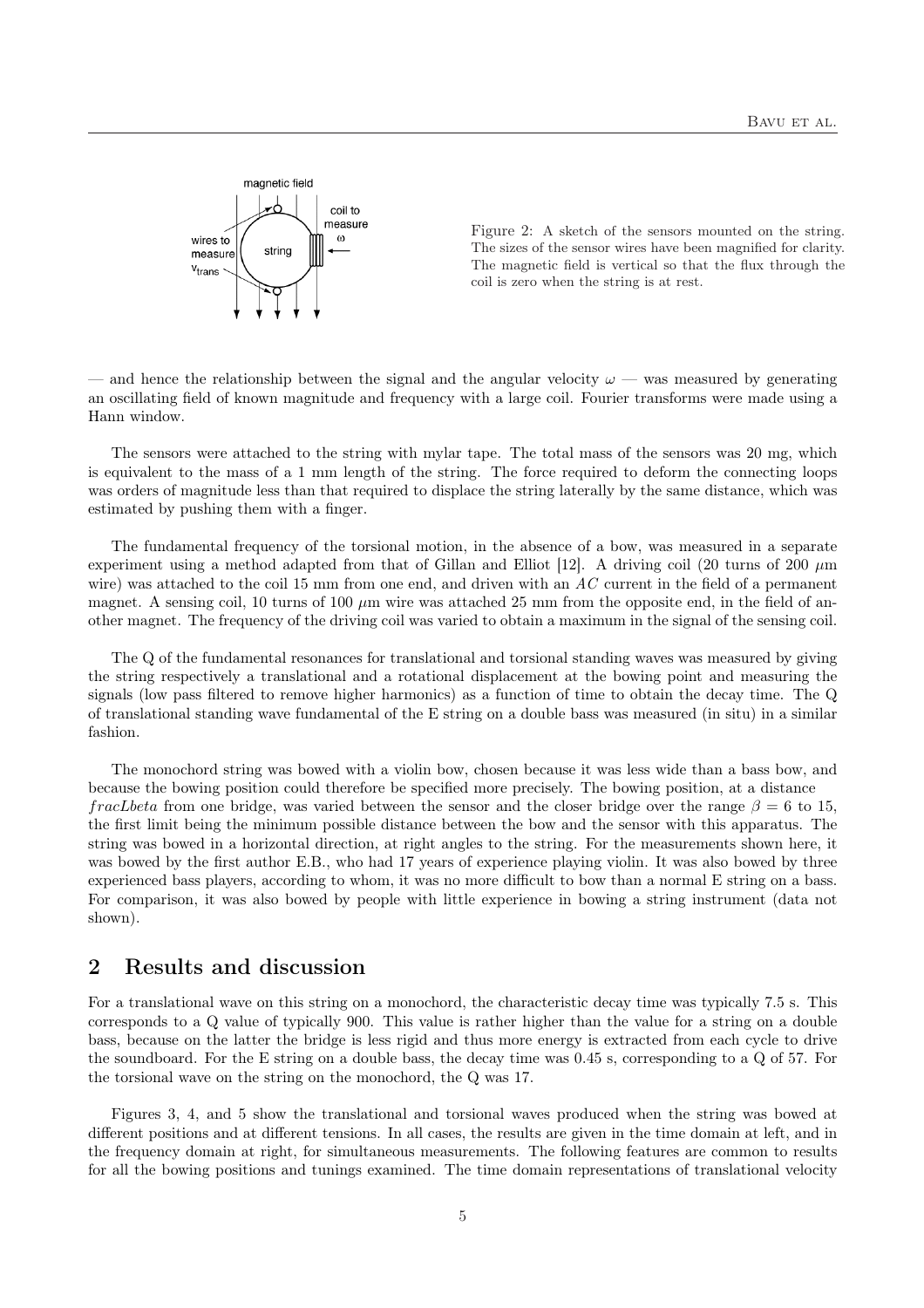

Figure 3: Time (left) and frequency domain (right) measurements of the translational (upper) and torsional velocity of the string, measured simultaneously on the string at point  $\frac{L}{5}$ . The string was bowed at  $\frac{L}{6}$ .

show that the motion approximates Helmholtz motion: each period comprises a short phase, during which the string moves rapidly one way, and a longer phase during which the string moves more slowly in the opposite direction. The slow phase in all of the graphs shows several oscillations, which we discuss below. The motion is almost exactly periodic. The frequency domain also shows the approximation to Helmholtz motion. In ideal standing waves on a one dimensional string whose motion was measured (as here) at one fifth of its length, the fifth, tenth, fifteenth etc. harmonics would be zero. In all of the measurements, the fifth and tenth harmonics of the translational motion of the (centre of the) string were small but non-zero.

The harmonics above about the tenth are weaker than expected. The attenuation is unlikely to be produced by the finite bending stiffness and damping of the string because higher harmonics are present in the sound recorded by a microphone placed very near the string. We attribute this feature to high frequency attenuation in the measurement technique used to measure translational velocity. The finite length of the sensor is not alone great enough to explain the putative attenuation. However, it is possible that the finite mass of the sensor and the finite rigidity of the connecting loops might interact with the bowed string so as to attenuate the high frequency components.

The time domain representations of torsional velocity show an almost exactly periodic motion whose period equals that of the translational motion. Within each cycle of this motion are several oscillations, whose period is approximately that of the fundamental mode of torsional waves in the (entire) string. The largest peaks occur close to the onset and end of the rapid phase — the passage of the Helmholtz corner. For the results in Figure 3, the bowing point is close to the measurement point, so the end points of the slow phase correspond, to within 2% of a period, to those of the stick phase. The peak value of  $r\omega$  is about one third of the speed of the string in the stick phase. So, in answer to one of the questions posed in this study, the torsional component of the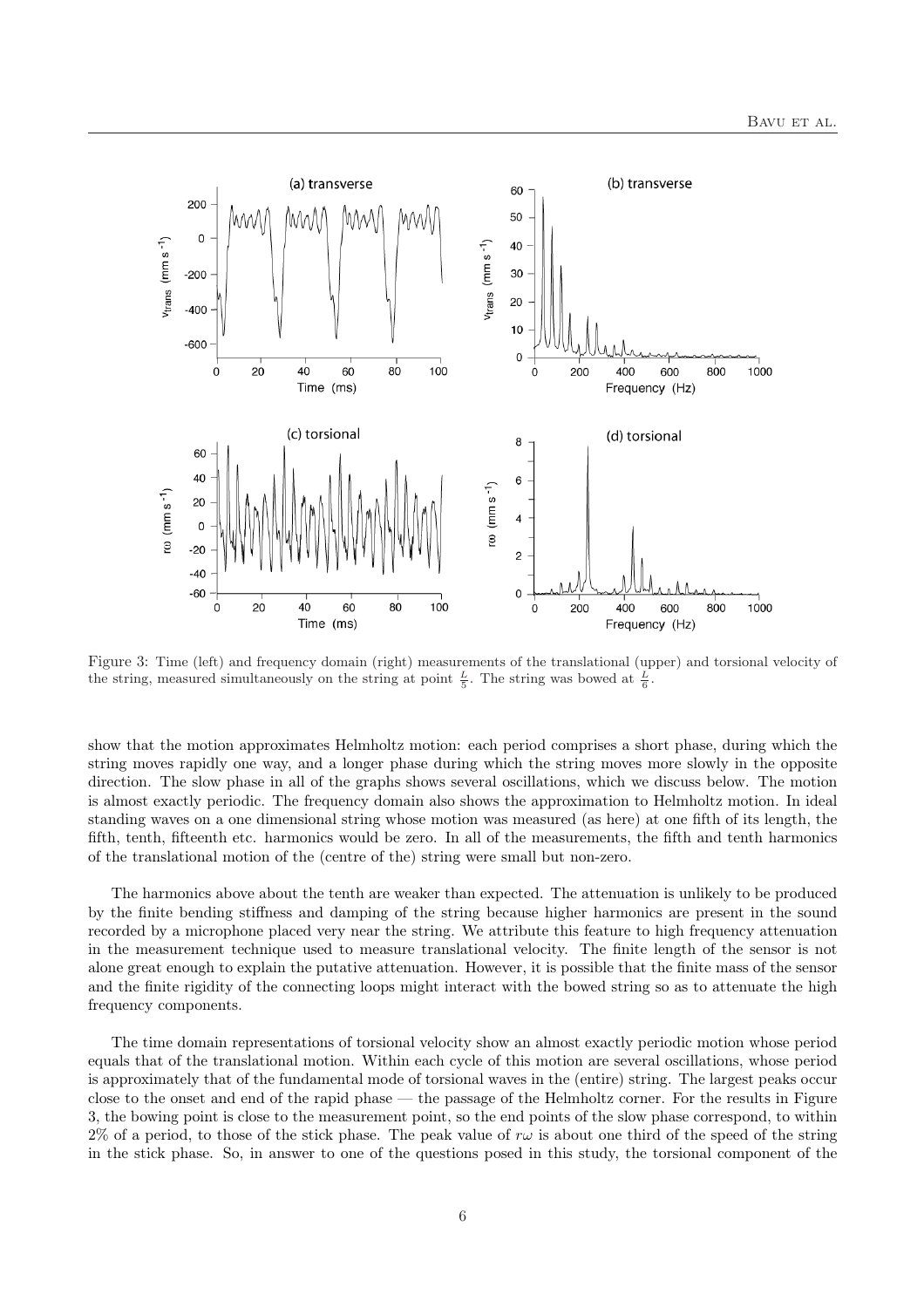velocity of the bow-string contact point is far from negligible.

The frequency domain representations of the torsional waves show a series of harmonics, whose (missing) fundamental is that of the translational wave. There are also formants at frequencies corresponding to the fundamental and higher harmonics of the torsional standing waves on the (entire) string. In other words, the harmonics of the translational fundamental that are closest to the torsional resonances are much stronger than the others. Figure 3d shows that the 40 Hz component — the translational fundamental — is zero in the torsional signal. The presence of the many harmonics of this frequency give the signal a clear period of  $\frac{1}{40}$  s, which is evident in the time domain representation (Figure 3c). This missing fundamental is clearly heard in the sound files, which are discussed below.

Together, these results show that the torsional wave has a period equal to that of the translational wave or equivalently that the frequency components of the torsional wave are driven at harmonics of the translational fundamental. This locking is explained by the much lower Q (more than fifty times lower) of the torsional waves. The time resolution of the measurements was 0.1 ms, or 0.004 of a typical value of a period. At this resolution, the jitter was not measurable. This small upper bound to the jitter is consistent with the common observation that the sound of a bowed string is musical, pleasant and has a well defined pitch.

The oscillations observed in the slow phase of the translational motion have a frequency similar to that of the torsional fundamental. It is therefore interesting to ask whether, during this phase, the centre of the string is moving at a constant speed plus  $r\omega$ . Unfortunately, the low pass filtering of the translational wave signal mentioned above makes it impossible to answer this question quantitatively. (A rectangular wave with high harmonics removed looks like a square wave with high harmonics added, in opposite phase.) However, the sum of the measured  $v+r\omega$  shows oscillations with smaller amplitude than those in the v signal alone (data not shown).



Figure 4: The string was bowed at  $\frac{L}{13}$ . The translational and torsional waves were measured simultaneously on the string at point  $\frac{L}{5}$ . The string was tuned so that the translational fundamental was 40 Hz. At this tension, the frequencies of the first two torsional resonances, measured in a separate experiment, were  $240 \pm 2$  Hz and  $472 \pm 3$  Hz.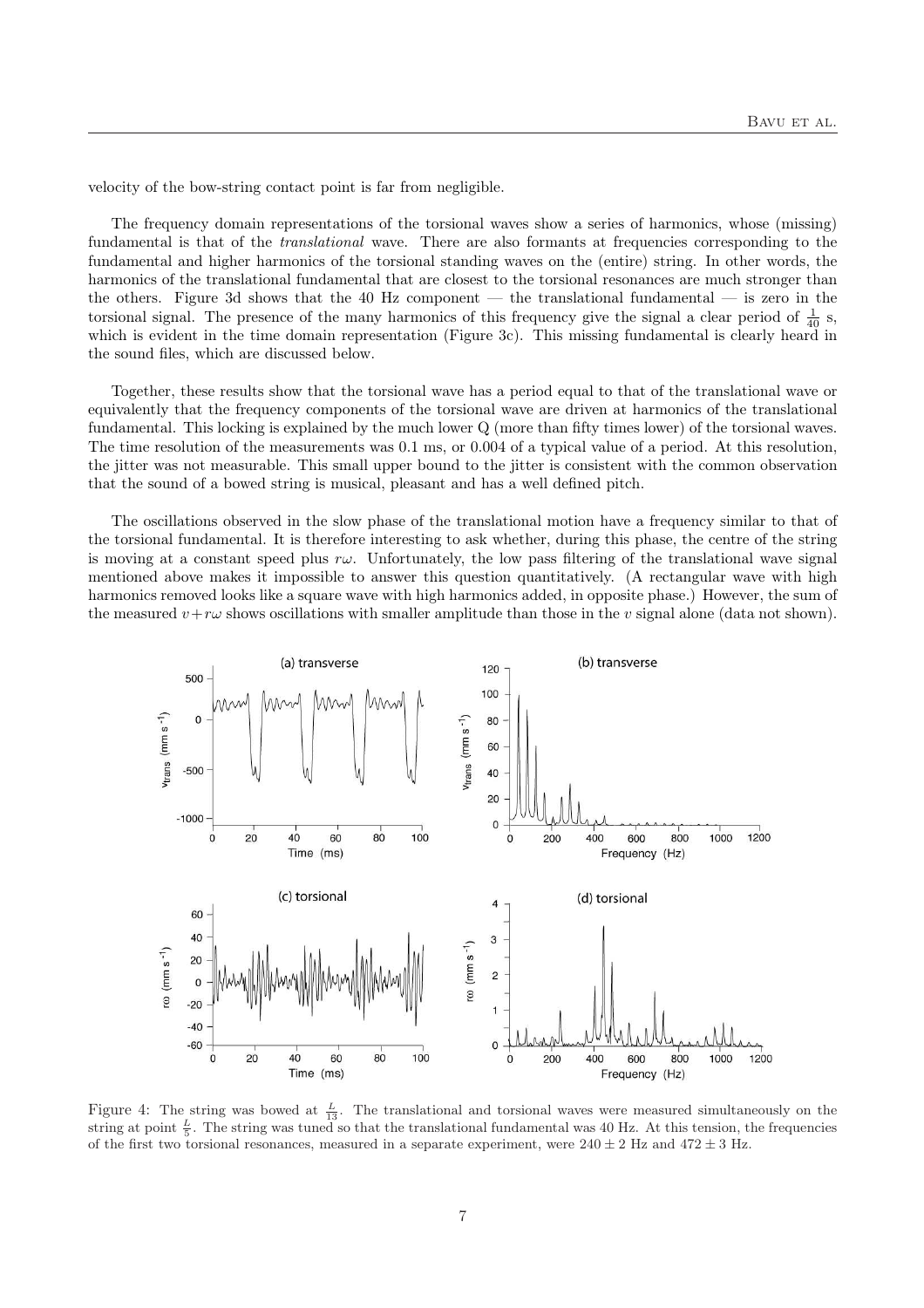Figures 4 and 5 show the waves produced by bowing much closer to the bridge, at  $\frac{L}{13}$ . Bowing closer to one end of the string increases the relative power distributed to higher harmonics. This well known phenomenon is due in part to the requirement by the player to increase the ratio of normal force to bow speed so as to maintain bowing conditions within the 'Shelleng triangle' [4,5]. On the transverse wave, this effect is reduced by the low pass filtering discussed above. On the torsional wave, however, the effect is rather large, and so the second formant is several times larger than the first. The magnitude of the torsional waves is a little smaller in this case than in Fig 3, while the magnitude of the transverse waves is a little more, so the peak value of  $r\omega$  is a smaller fraction of the transverse velocity.

Figures 4 and 5 also show the effect of tuning the string. The frequencies of the transverse waves in the examples shown are 40 and 50 Hz respectively. In separate experiments, the translational and torsional fundamental frequencies were measured. The tension that gave a translational fundamental of 40 Hz produced the first two torsional resonances at  $240 \pm 2$  Hz and  $472 \pm 3$  Hz. The tension that gave a translational fundamental of 50 Hz produced the first two torsional resonances at  $222 \pm 2$  Hz and  $438 \pm 3$  Hz. The variation with tension of the frequencies of the torsional modes may be due to the effects of varying tension on the forces between the string's windings. There is a little hysteresis in this effect, which here may be related to the way in which individual windings slip over the bridge. This hysteresis leads to the uncertainties in the resonance frequency. The cause of the inharmonicity in the torsional resonances is unknown.

Different harmonics of the translational fundamental are therefore enhanced by the torsional resonances: when the translational fundamental is 40 Hz, its sixth and eleventh harmonics (240 and 440 Hz) are strongly present in the torsional signal. When the translational fundamental is 50 Hz, its fifth and ninth harmonics (250 and 450 Hz) are strongest.



Figure 5: As in Figure 4, the string was bowed at  $\frac{L}{13}$  and the translational and torsional waves were measured simultaneously on the string at point  $\frac{L}{5}$ . In this case, however, the string was tuned so that the translational fundamental was 50 Hz. At this tension, the first two torsional resonances were at  $222 \pm 2$  Hz and  $438 \pm 3$  Hz.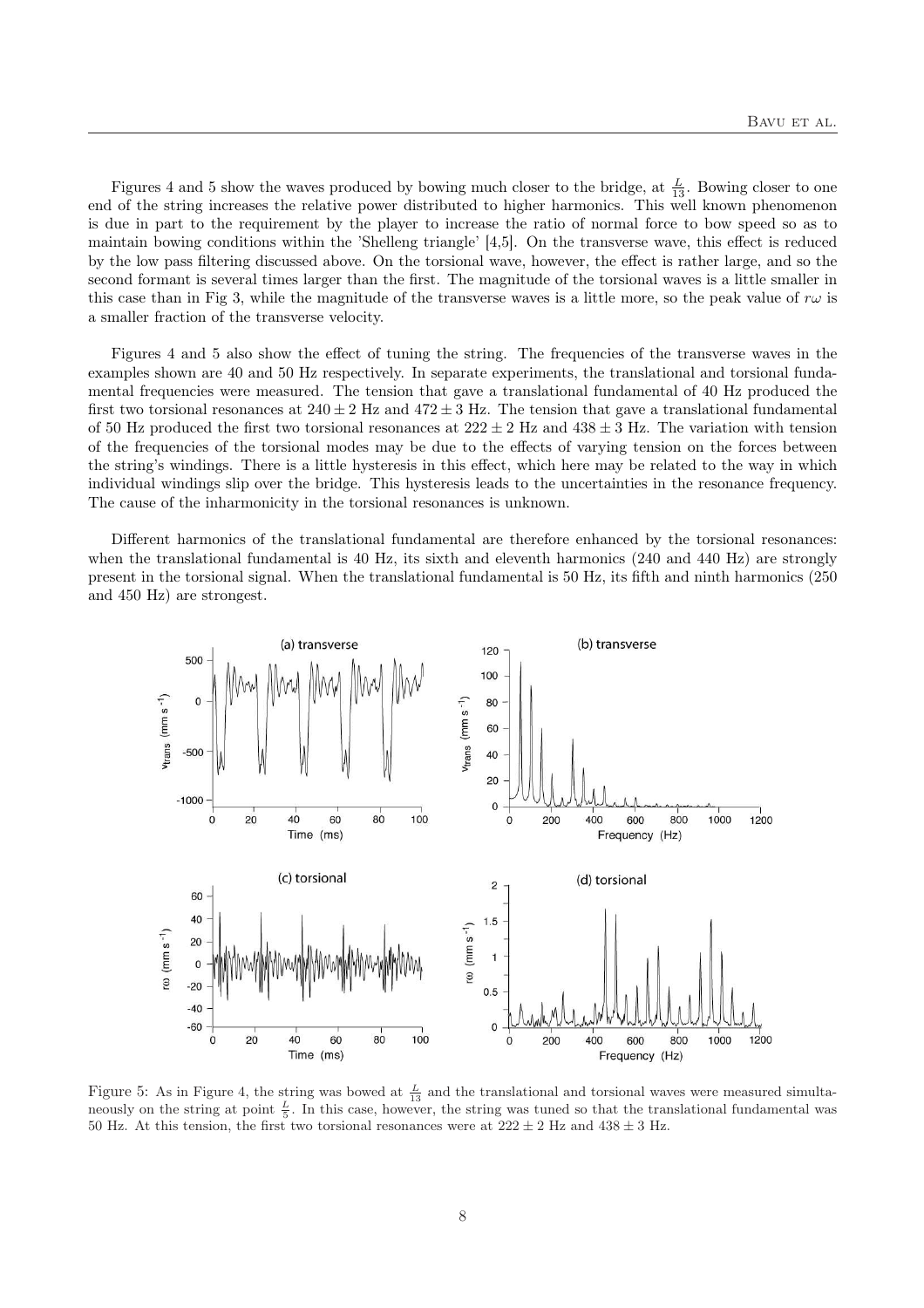It is interesting to listen to the measured signals  $v(t)$  and  $\omega(t)$ , which we have stored as sound files at our web site [15]. The spectrum of  $v(t)$  is expected to be rather different to that of the sound radiated by an instrument, because of the strong frequency dependence of the mechanical impedance at the bridge and the radiativity of the instrument [16]. Nevertheless, the sound file of  $v(t)$  resembles somewhat a bowed bass playing E1. The sound of  $\omega(t)$  is also clearly identifiable as the sound of a low-pitched bowed string instrument, presumably because of the richness in harmonics and the transient during which periodic motion is established, but it does not sound like a bass. It has the pitch E1, the missing fundamental of the torsional wave, discussed above. Although E1 is the most noticeable pitch heard, the strong harmonic that falls near the torsional fundamental can be clearly heard as a distinct note whose pitch, of course, is an exact harmonic of the 40 Hz translational fundamental, as described above.

In all cases where the string was bowed by an expert, the translational and torsional waves are periodic waves with the same period, which is that of the fundamental of the translational wave for the string at that tension. In cases where the string was bowed by volunteers with no experience in bowing a string, the waves were often non-periodic, and the resultant sound unmusical (data not shown).

It is sometimes difficult to establish periodic motion quickly [17] and indeed, steady periodic motion of the bowed string is only possible for a limited volume of the parameter space defined by the bow position, normal force applied, and bow speed [4]. It seems likely that the limits of this volume are determined by the requirement that self-sustained oscillations are produced with minimal jitter. The string player must maintain the operating point within that volume. Part of the skill in playing a string instrument presumably involves learning to establish quickly a periodic motion in which all of the waves, including the torsional waves, are forced into a harmonic relation.

### References

- [1] H. L. F. Helmholtz: On the Sensations of Tone, 4th ed. Trans. Ellis, A. J., Dover, NY, 1954. p 83. Die Lehre von den Tonempfindungen 1877.
- [2] C. V. Raman: On the Mechanical Theory of Vibrations of Musical Instruments of the Violin Family. Proc. Indian Assoc. Cultivation Sci. 6 (1920) 19-36.
- [3] M. E. McIntyre , J. Woodhouse: On the fundamentals of bowed-string dynamics. Acustica 43 (1979) 93-108.
- [4] J. C. Schelleng: The Bowed String and the Player. J. Acoust. Soc. Am. 53 (1973) 26-41.
- [5] L. Cremer: The Physics of the Violin. Trans. Allen, J. S., MIT Press, Cambridge, Mass., 1984. Physik der Greige S. Hirzel Verlag, Stuttgart, 1981.
- [6] R.T. Schumacher: Self-sustained oscillations of the bowed string. Acustica 43 (1979) 109-120.
- [7] M. E. McIntyre, R. T. Schumacher, J. Woodhouse: Aperiodicity in bowed-string motion Acustica 49 (1981) 13-32.
- [8] G. Weinreich, R. Caussé: *Elementary stability considerations for bowed-string motion*. J. Acoust. Soc. Am. 89 (1991) 887-895.
- [9] J. Woodhouse: Idealised models of a bowed string. Acustica 79 (1993) 233-250.
- [10] J. Woodhouse: On the stability of bowed string motion. Acustica 80 (1994) 58-72.
- [11] J. Woodhouse, R. T. Schumacher, S. Garoff: Reconstruction of bowing point friction force in a bowed string. J. Acoust. Soc. Am. 108 (2000) 357-368.
- [12] F. S. Gillan, S. J. Elliot: Measurement of the Torsional Modes of Vibration of the Strings on Instruments of the Violin Family, J. Sound Vibration 130 (1989) 347-351.